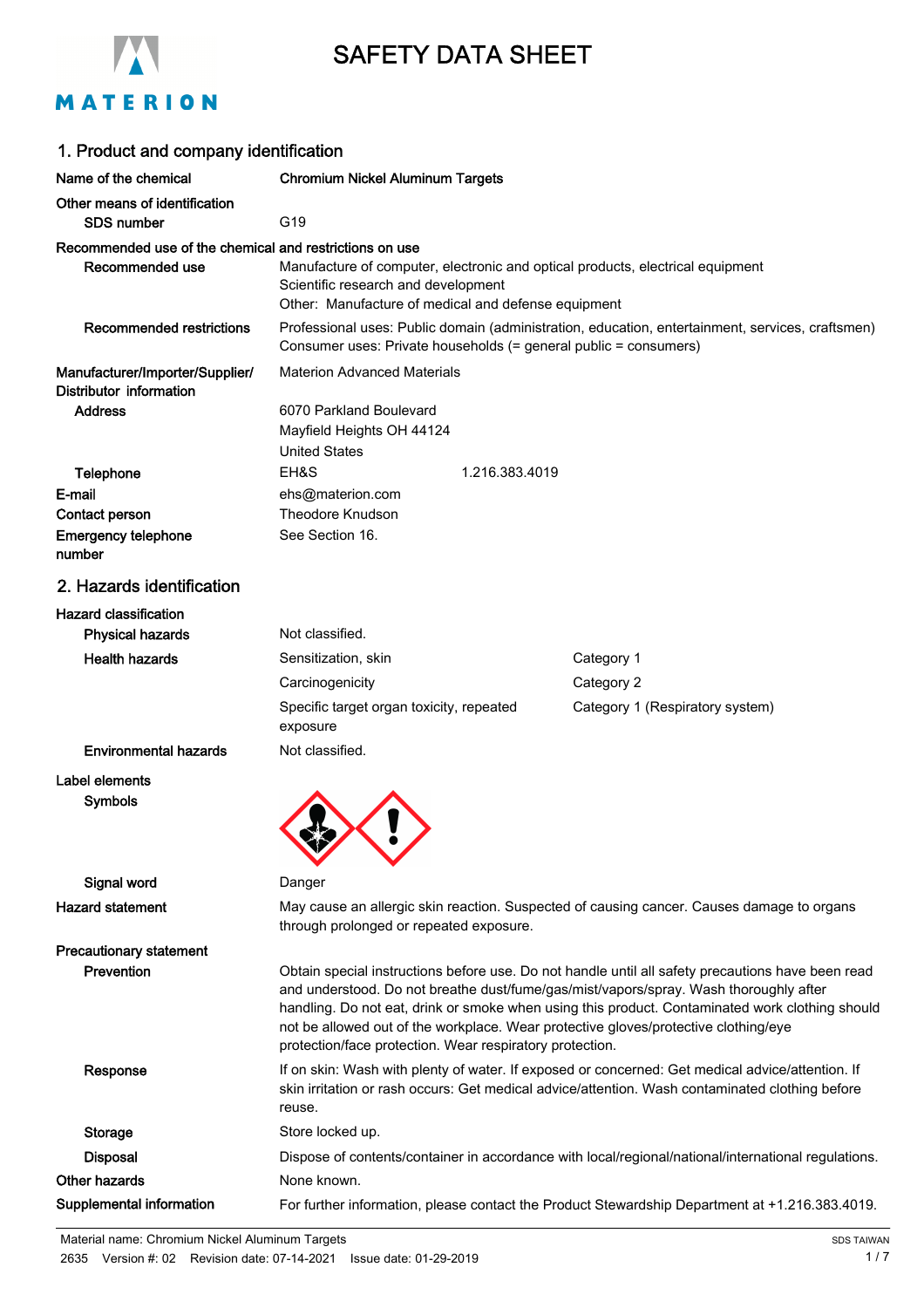### 3. Composition/information on ingredients

#### Mixture

| <b>Chemical name</b> | <b>CAS Number</b> | Concentration (%) |
|----------------------|-------------------|-------------------|
| Aluminum             | 7429-90-5         | 58 - 90           |
| Chromium             | 7440-47-3         | $5 - 30$          |
| Nickel               | 7440-02-0         | $5 - 12$          |

## 4. First aid measures

## First aid measures for different exposure routes

| casures for unferent exposure routes            |                                                                                                                                                                                                                                                                                                                                                                                                                                                          |
|-------------------------------------------------|----------------------------------------------------------------------------------------------------------------------------------------------------------------------------------------------------------------------------------------------------------------------------------------------------------------------------------------------------------------------------------------------------------------------------------------------------------|
| Inhalation                                      | If breathing is difficult, remove to fresh air and keep at rest in a position comfortable for breathing.<br>Oxygen or artificial respiration if needed. Do not use mouth-to-mouth method if victim inhaled the<br>substance. Induce artificial respiration with the aid of a pocket mask equipped with a one-way<br>valve or other proper respiratory medical device. If experiencing respiratory symptoms: Call a<br>poison center or doctor/physician. |
| <b>Skin contact</b>                             | Wash off with soap and water. Get medical attention if irritation develops and persists.                                                                                                                                                                                                                                                                                                                                                                 |
| Eye contact                                     | Rinse with water. If eye irritation persists: Get medical advice/attention.                                                                                                                                                                                                                                                                                                                                                                              |
| Ingestion                                       | Rinse mouth. Get medical attention if symptoms occur.                                                                                                                                                                                                                                                                                                                                                                                                    |
| Most important symptoms and<br>effects          | May cause an allergic skin reaction. Prolonged exposure may cause chronic effects.                                                                                                                                                                                                                                                                                                                                                                       |
| Personal protection for first-aid<br>responders | If exposed or concerned: get medical attention/advice.                                                                                                                                                                                                                                                                                                                                                                                                   |
| Notes to physician                              | Provide general supportive measures and treat symptomatically. Keep victim under observation.<br>Symptoms may be delayed.                                                                                                                                                                                                                                                                                                                                |
| 5. Fire-fighting measures                       |                                                                                                                                                                                                                                                                                                                                                                                                                                                          |
| <b>Extinguishing media</b>                      | Powder. Dry sand. Water Spray or Fog.                                                                                                                                                                                                                                                                                                                                                                                                                    |
| Extinguishing media to avoid                    | Carbon dioxide (CO2).                                                                                                                                                                                                                                                                                                                                                                                                                                    |
| Specific hazards during fire<br>fighting        | No unusual fire or explosion hazards noted.                                                                                                                                                                                                                                                                                                                                                                                                              |
| Special fire fighting procedures                | Move containers from fire area if you can do so without risk.                                                                                                                                                                                                                                                                                                                                                                                            |
| Protection of fire-fighters                     | Wear suitable protective equipment.                                                                                                                                                                                                                                                                                                                                                                                                                      |
| General fire hazards                            | No unusual fire or explosion hazards noted.                                                                                                                                                                                                                                                                                                                                                                                                              |
| Specific methods                                | Use standard firefighting procedures and consider the hazards of other involved materials.                                                                                                                                                                                                                                                                                                                                                               |
| 6. Accidental release measures                  |                                                                                                                                                                                                                                                                                                                                                                                                                                                          |
| <b>Personal precautions</b>                     | Keep unnecessary personnel away. Wear appropriate protective equipment and clothing during<br>clean-up. For personal protection, see section 8 of the SDS.                                                                                                                                                                                                                                                                                               |
| <b>Environmental precautions</b>                | Avoid discharge into drains, water courses or onto the ground.                                                                                                                                                                                                                                                                                                                                                                                           |
| Spill cleanup methods                           | Stop the flow of material, if this is without risk. For waste disposal, see section 13 of the SDS.                                                                                                                                                                                                                                                                                                                                                       |
| 7. Handling and storage                         |                                                                                                                                                                                                                                                                                                                                                                                                                                                          |
| Handling                                        | Obtain special instructions before use. Do not handle until all safety precautions have been read<br>and understood. Avoid breathing dust/fume/gas/mist/vapors/spray. Wear appropriate personal<br>protective equipment. Wash hands thoroughly after handling.                                                                                                                                                                                           |
| <b>Storage</b>                                  | Store locked up. Store away from incompatible materials (see Section 10 of the SDS).                                                                                                                                                                                                                                                                                                                                                                     |
| 8. Exposure controls/personal protection        |                                                                                                                                                                                                                                                                                                                                                                                                                                                          |
| <b>Exposure limits</b>                          |                                                                                                                                                                                                                                                                                                                                                                                                                                                          |
|                                                 |                                                                                                                                                                                                                                                                                                                                                                                                                                                          |

#### OELs. (Standards on Workplace Atmosphere of Dangerous and Hazardous Materials)

| Components               | Type        | Value             | Form             |
|--------------------------|-------------|-------------------|------------------|
| Aluminum (CAS 7429-90-5) | <b>STEL</b> | $15 \text{ mg/m}$ | Total dust.      |
|                          |             | 10 mg/m $3$       | Respirable dust. |
|                          | TWA         | $5 \text{ mg/m}$  | Respirable dust. |
|                          |             | 10 mg/m $3$       | Total dust.      |
|                          |             |                   |                  |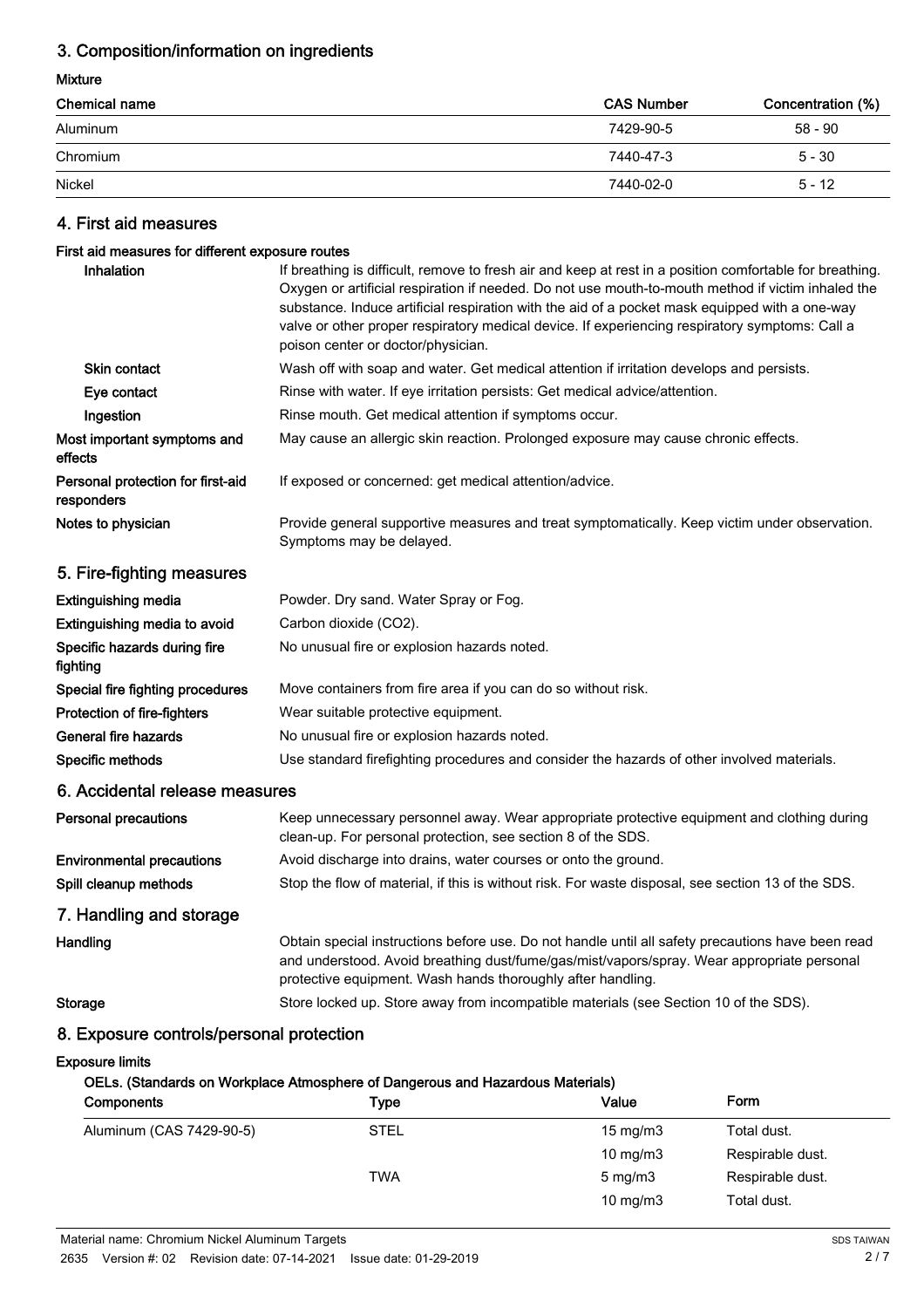### OELs. (Standards on Workplace Atmosphere of Dangerous and Hazardous Materials)

| Components                              | <b>Type</b>                                                                                                                                                                                                                                                                                                                                                                                                  | Value                | Form                 |
|-----------------------------------------|--------------------------------------------------------------------------------------------------------------------------------------------------------------------------------------------------------------------------------------------------------------------------------------------------------------------------------------------------------------------------------------------------------------|----------------------|----------------------|
| Chromium (CAS 7440-47-3)                | <b>STEL</b>                                                                                                                                                                                                                                                                                                                                                                                                  | $2 \text{ mg/m}$     |                      |
|                                         | TWA                                                                                                                                                                                                                                                                                                                                                                                                          | 1 mg/m $3$           |                      |
| Nickel (CAS 7440-02-0)                  | <b>STEL</b>                                                                                                                                                                                                                                                                                                                                                                                                  | $2 \text{ mg/m}$     |                      |
|                                         | TWA                                                                                                                                                                                                                                                                                                                                                                                                          | $1$ mg/m $3$         |                      |
| <b>US. ACGIH Threshold Limit Values</b> |                                                                                                                                                                                                                                                                                                                                                                                                              |                      |                      |
| Components                              | Type                                                                                                                                                                                                                                                                                                                                                                                                         | Value                | Form                 |
| Aluminum (CAS 7429-90-5)                | TWA                                                                                                                                                                                                                                                                                                                                                                                                          | $1$ mg/m $3$         | Respirable fraction. |
| Chromium (CAS 7440-47-3)                | TWA                                                                                                                                                                                                                                                                                                                                                                                                          | $0.5 \text{ mg/m}$ 3 | Inhalable fraction.  |
| Nickel (CAS 7440-02-0)                  | TWA                                                                                                                                                                                                                                                                                                                                                                                                          | $1.5 \text{ mg/m}$ 3 | Inhalable fraction.  |
| <b>Biological limit values</b>          | No biological exposure limits noted for the ingredient(s).                                                                                                                                                                                                                                                                                                                                                   |                      |                      |
| Appropriate engineering controls        | Good general ventilation should be used. Ventilation rates should be matched to conditions. If<br>applicable, use process enclosures, local exhaust ventilation, or other engineering controls to<br>maintain airborne levels below recommended exposure limits. If exposure limits have not been<br>established, maintain airborne levels to an acceptable level. General ventilation normally<br>adequate. |                      |                      |
| Eye/face protection                     | Individual protection measures, such as personal protective equipment<br>If contact is likely, safety glasses with side shields are recommended.                                                                                                                                                                                                                                                             |                      |                      |
| <b>Skin protection</b>                  |                                                                                                                                                                                                                                                                                                                                                                                                              |                      |                      |
| Hand protection                         | Wear gloves to prevent metal cuts and skin abrasions during handling.                                                                                                                                                                                                                                                                                                                                        |                      |                      |
| Other                                   | Use personal protective equipment as required.                                                                                                                                                                                                                                                                                                                                                               |                      |                      |
| <b>Respiratory protection</b>           | In case of inadequate ventilation, use respiratory protection.                                                                                                                                                                                                                                                                                                                                               |                      |                      |
| <b>Thermal hazards</b>                  | Wear appropriate thermal protective clothing, when necessary.                                                                                                                                                                                                                                                                                                                                                |                      |                      |
| General hygiene considerations          | Observe any medical surveillance requirements. Contaminated work clothing should not be<br>allowed out of the workplace.                                                                                                                                                                                                                                                                                     |                      |                      |
| 9. Physical and chemical properties     |                                                                                                                                                                                                                                                                                                                                                                                                              |                      |                      |
| Appearance                              |                                                                                                                                                                                                                                                                                                                                                                                                              |                      |                      |
| <b>Physical state</b>                   | Solid.                                                                                                                                                                                                                                                                                                                                                                                                       |                      |                      |
| Form                                    | Solid.                                                                                                                                                                                                                                                                                                                                                                                                       |                      |                      |
| Color                                   | Grey metallic.                                                                                                                                                                                                                                                                                                                                                                                               |                      |                      |
| Odor                                    | None.                                                                                                                                                                                                                                                                                                                                                                                                        |                      |                      |
| Odor threshold                          | Not applicable.                                                                                                                                                                                                                                                                                                                                                                                              |                      |                      |
| Melting point/freezing point            | 2453 °F (1345 °C) estimated / Not applicable.                                                                                                                                                                                                                                                                                                                                                                |                      |                      |
| рH                                      | Not applicable.                                                                                                                                                                                                                                                                                                                                                                                              |                      |                      |

| Boiling point, initial boiling point,<br>and boiling range | Not applicable. |
|------------------------------------------------------------|-----------------|
| Flammability (solid, gas)                                  | None known.     |
| Flash point                                                | Not applicable. |
| Decomposition temperature                                  | Not applicable. |
| Auto-ignition temperature                                  | Not applicable. |
| Upper/lower flammability or explosive limits               |                 |
| Explosive limit - lower (%)                                | Not applicable. |
| Explosive limit - lower (%)<br>temperature                 | Not applicable. |
| Explosive limit - upper (%)                                | Not applicable. |
| Explosive limit - upper (%)<br>temperature                 | Not applicable. |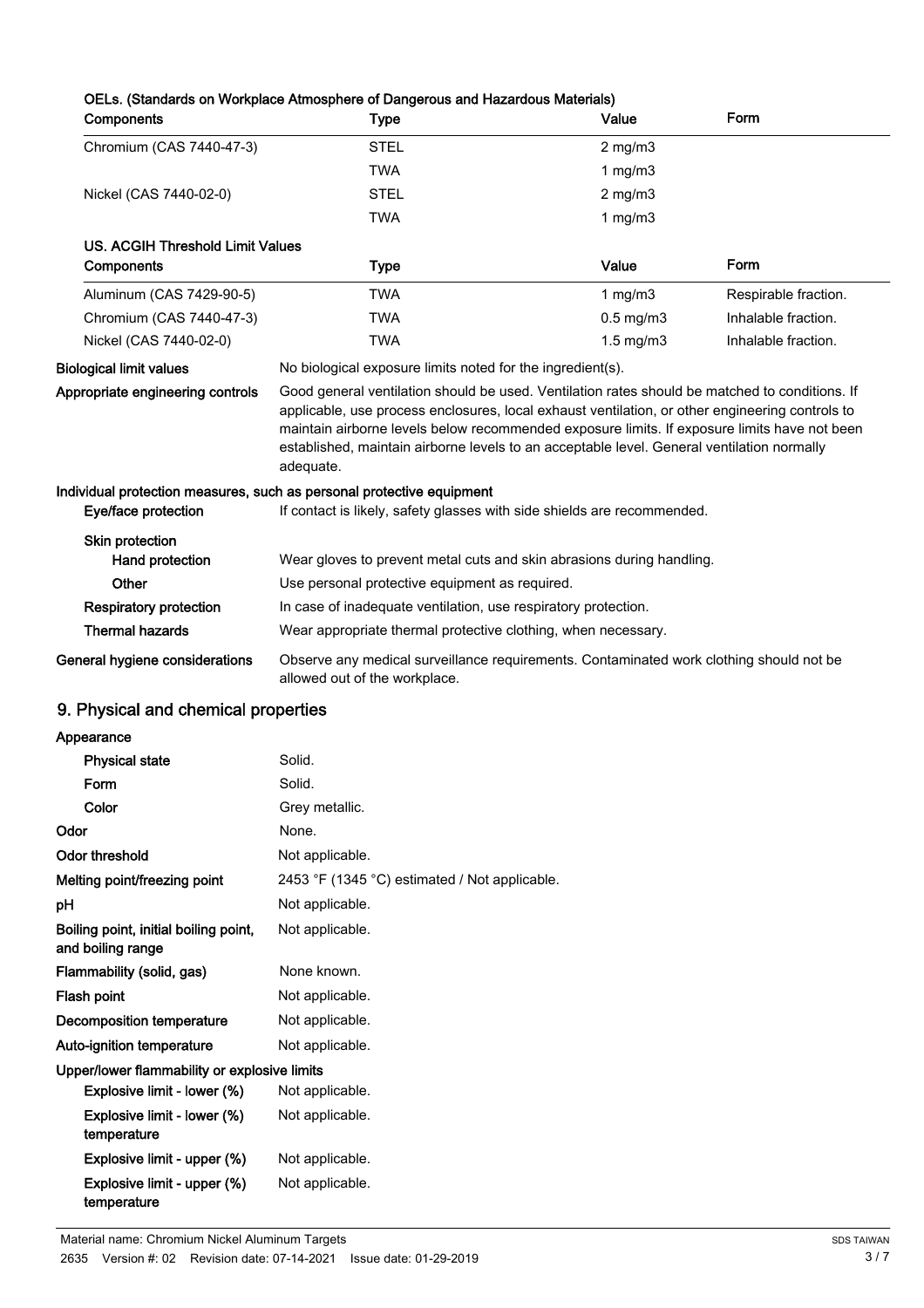| Vapor pressure                                    | Not applicable.                                                                               |
|---------------------------------------------------|-----------------------------------------------------------------------------------------------|
| Vapor density                                     | Not applicable.                                                                               |
| <b>Density</b>                                    | 7.30 - 8.50 g/cm3                                                                             |
| Solubility(ies)                                   |                                                                                               |
| Solubility (water)                                | Insoluble.                                                                                    |
| <b>Partition coefficient</b><br>(n-octanol/water) | Not applicable.<br>Not applicable.                                                            |
| <b>Evaporation rate</b>                           | Not applicable.                                                                               |
| Other data                                        |                                                                                               |
| <b>Explosive properties</b>                       | Not explosive.                                                                                |
| <b>Oxidizing properties</b>                       | Not oxidizing.                                                                                |
| Surface tension                                   | Not applicable.                                                                               |
| <b>Viscosity</b>                                  | Not applicable.                                                                               |
| 10. Stability and reactivity                      |                                                                                               |
| Reactivity                                        | The product is stable and non-reactive under normal conditions of use, storage and transport. |
| <b>Stability</b>                                  | Material is stable under normal conditions.                                                   |
| Possibility of hazardous<br>reactions             | No dangerous reaction known under conditions of normal use.                                   |
| Conditions to avoid                               | Contact with incompatible materials.                                                          |
| Incompatible materials                            | Strong acids. Strong oxidizing agents.                                                        |
| Hazardous decomposition<br>products               | No hazardous decomposition products are known.                                                |
| 11. Toxicological information                     |                                                                                               |
| Information on likely routes of exposure          |                                                                                               |
| Inhalation                                        | Prolonged inhalation may be harmful.                                                          |
| Skin contact                                      | May cause an allergic skin reaction.                                                          |
| Eye contact                                       | Direct contact with eyes may cause temporary irritation.                                      |
| Ingestion                                         | Expected to be a low ingestion hazard.                                                        |
| <b>Symptoms</b>                                   | May cause an allergic skin reaction.                                                          |
| Information on toxicological effects              |                                                                                               |
| <b>Acute toxicity</b>                             | None known.                                                                                   |
| Skin corrosion/irritation                         | Not likely, due to the form of the product.                                                   |
| Serious eye damage/eye<br><b>irritation</b>       | Not likely, due to the form of the product.                                                   |
| Respiratory or skin sensitization                 |                                                                                               |
| <b>Respiratory sensitization</b>                  | Not a respiratory sensitizer.                                                                 |
| <b>Skin sensitization</b>                         | May cause an allergic skin reaction.                                                          |

Germ cell mutagenicity **Not classified.** Carcinogenicity **Suspected of causing cancer.** 

Specific target organ toxicity -

single exposure

ACGIH Carcinogens Aluminum (CAS 7429-90-5) A4 Not classifiable as a human carcinogen. Nickel (CAS 7440-02-0) A5 Not suspected as a human carcinogen.

IARC Monographs. Overall Evaluation of Carcinogenicity

Nickel (CAS 7440-02-0) 2B Possibly carcinogenic to humans. Reproductive toxicity **Not classified.** 

Chromium (CAS 7440-47-3) 3 Not classifiable as to carcinogenicity to humans.

Specific target organ toxicity repeated exposure Causes damage to organs through prolonged or repeated exposure.

Not classified.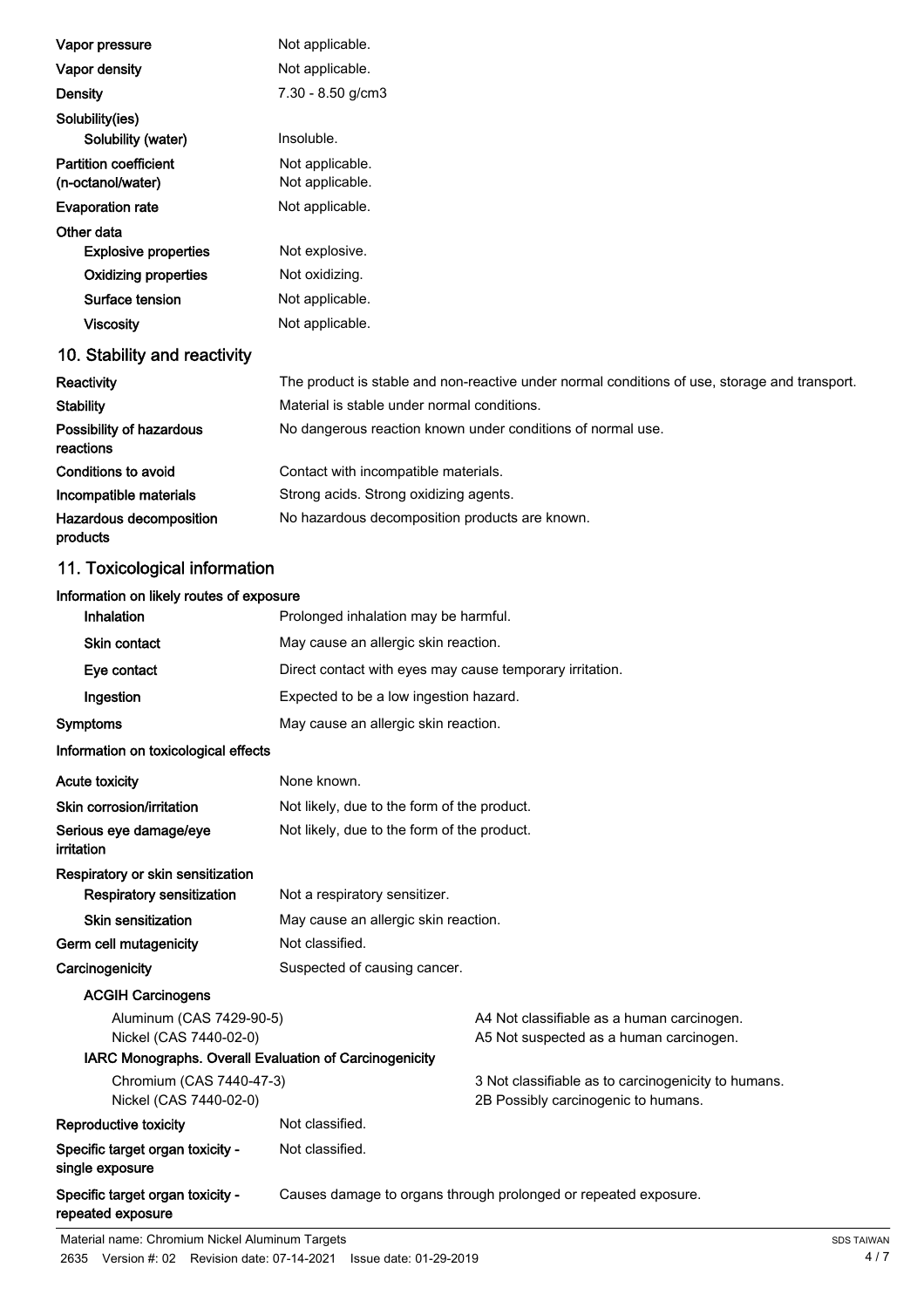Aspiration hazard Not an aspiration hazard.

#### Chronic effects **Prolonged exposure may cause chronic effects.**

### 12. Ecological information

Ecotoxicity The product is not classified as environmentally hazardous.

| ∟∪∪ผมมเ                                               |                                                                                                                                                                                                                        | The product is not classified as errormormentally nazardous.                                                                                                                               |                                 |
|-------------------------------------------------------|------------------------------------------------------------------------------------------------------------------------------------------------------------------------------------------------------------------------|--------------------------------------------------------------------------------------------------------------------------------------------------------------------------------------------|---------------------------------|
| Product                                               |                                                                                                                                                                                                                        | <b>Species</b>                                                                                                                                                                             | <b>Test Results</b>             |
| Chromium Nickel Aluminum Targets                      |                                                                                                                                                                                                                        |                                                                                                                                                                                            |                                 |
| Aquatic                                               |                                                                                                                                                                                                                        |                                                                                                                                                                                            |                                 |
| Acute                                                 |                                                                                                                                                                                                                        |                                                                                                                                                                                            |                                 |
| Fish                                                  | <b>LC50</b>                                                                                                                                                                                                            | Fish                                                                                                                                                                                       | 0.3444 mg/l, 96 hours estimated |
| Components                                            |                                                                                                                                                                                                                        | <b>Species</b>                                                                                                                                                                             | <b>Test Results</b>             |
| Nickel (CAS 7440-02-0)                                |                                                                                                                                                                                                                        |                                                                                                                                                                                            |                                 |
| Aquatic                                               |                                                                                                                                                                                                                        |                                                                                                                                                                                            |                                 |
| Acute                                                 |                                                                                                                                                                                                                        |                                                                                                                                                                                            |                                 |
| Fish                                                  | LC50                                                                                                                                                                                                                   | Rainbow trout, donaldson trout                                                                                                                                                             | $0.06$ mg/l, 4 days             |
|                                                       |                                                                                                                                                                                                                        | (Oncorhynchus mykiss)                                                                                                                                                                      |                                 |
| Persistence and degradability                         |                                                                                                                                                                                                                        | No data is available on the degradability of any ingredients in the mixture.                                                                                                               |                                 |
| <b>Bioaccumulation</b>                                | No data available.                                                                                                                                                                                                     |                                                                                                                                                                                            |                                 |
| Mobility in soil                                      |                                                                                                                                                                                                                        | No data available for this product.                                                                                                                                                        |                                 |
| Other hazardous effects                               |                                                                                                                                                                                                                        | No other adverse environmental effects (e.g. ozone depletion, photochemical ozone creation<br>potential, endocrine disruption, global warming potential) are expected from this component. |                                 |
| 13. Disposal considerations                           |                                                                                                                                                                                                                        |                                                                                                                                                                                            |                                 |
| <b>Disposal instructions</b>                          | Collect and reclaim or dispose in sealed containers at licensed waste disposal site. Dispose of<br>contents/container in accordance with local/regional/national/international regulations.                            |                                                                                                                                                                                            |                                 |
| <b>Residual waste</b>                                 | Dispose of in accordance with local regulations. Empty containers or liners may retain some<br>product residues. This material and its container must be disposed of in a safe manner (see:<br>Disposal instructions). |                                                                                                                                                                                            |                                 |
| Contaminated packaging                                | Since emptied containers may retain product residue, follow label warnings even after container is<br>emptied. Empty containers should be taken to an approved waste handling site for recycling or<br>disposal.       |                                                                                                                                                                                            |                                 |
| Local disposal regulations                            |                                                                                                                                                                                                                        | Dispose in accordance with all applicable regulations.                                                                                                                                     |                                 |
| 14. Transport information                             |                                                                                                                                                                                                                        |                                                                                                                                                                                            |                                 |
| <b>IATA</b>                                           |                                                                                                                                                                                                                        |                                                                                                                                                                                            |                                 |
| UN number                                             | <b>UN3178</b>                                                                                                                                                                                                          |                                                                                                                                                                                            |                                 |
| UN proper shipping name<br>Transport hazard class(es) |                                                                                                                                                                                                                        | Flammable solid, inorganic, n.o.s.                                                                                                                                                         |                                 |
| <b>Class</b>                                          | 4.1                                                                                                                                                                                                                    |                                                                                                                                                                                            |                                 |
| Subsidiary risk                                       | $\overline{\phantom{a}}$                                                                                                                                                                                               |                                                                                                                                                                                            |                                 |
| Packing group                                         | III                                                                                                                                                                                                                    |                                                                                                                                                                                            |                                 |
| <b>Environmental hazards</b>                          | No.                                                                                                                                                                                                                    |                                                                                                                                                                                            |                                 |
| <b>ERG Code</b>                                       | 3L                                                                                                                                                                                                                     |                                                                                                                                                                                            |                                 |
| Special precautions for user<br>Other information     |                                                                                                                                                                                                                        | Read safety instructions, SDS and emergency procedures before handling.                                                                                                                    |                                 |
| Passenger and cargo<br>aircraft                       |                                                                                                                                                                                                                        | Allowed with restrictions.                                                                                                                                                                 |                                 |
| Cargo aircraft only                                   |                                                                                                                                                                                                                        | Allowed with restrictions.                                                                                                                                                                 |                                 |
| <b>IMDG</b>                                           |                                                                                                                                                                                                                        |                                                                                                                                                                                            |                                 |
| UN number                                             | <b>UN3178</b>                                                                                                                                                                                                          |                                                                                                                                                                                            |                                 |
| UN proper shipping name<br>Transport hazard class(es) |                                                                                                                                                                                                                        | FLAMMABLE SOLID, INORGANIC, N.O.S.                                                                                                                                                         |                                 |
| <b>Class</b>                                          | 4.1                                                                                                                                                                                                                    |                                                                                                                                                                                            |                                 |
| Subsidiary risk                                       |                                                                                                                                                                                                                        |                                                                                                                                                                                            |                                 |
| Packing group                                         | $\mathbf{III}$                                                                                                                                                                                                         |                                                                                                                                                                                            |                                 |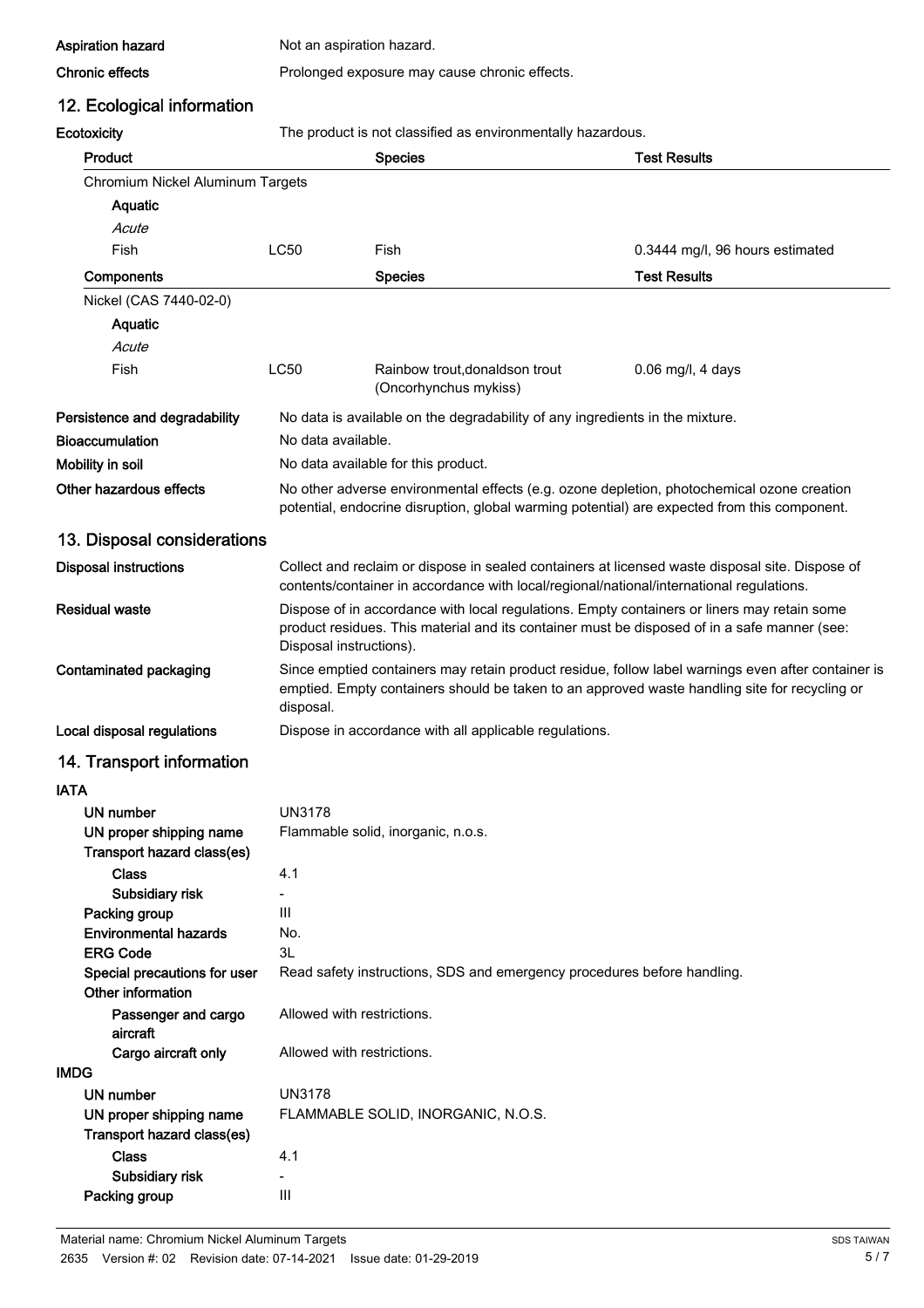#### Environmental hazards

Marine pollutant No. EmS F-A, S-G

Special precautions for user Read safety instructions, SDS and emergency procedures before handling. Transport in bulk according to Not applicable. Annex II of MARPOL 73/78 and the IBC Code

IATA; IMDG



15. Regulatory information

#### Applicable regulations

Methods and Facilities Standards for the Storage, Clearance and Disposal of Industrial Waste Regulations for the Labeling and Hazard Communication of Hazardous Chemicals Toxic Chemical Substances Control Act

Toxic Chemical Substances Labeling and Materials Safety Data Sheets Regulations This material safety data sheet was prepared in accordance with the Regulation of Labeling and Hazard Communication of Hazardous Chemicals.

#### Methods and Facilities Standards for the Storage, Clearance and Disposal of Industrial Waste

| Chromium (CAS 7440-47-3) | Listed. |
|--------------------------|---------|
| Nickel (CAS 7440-02-0)   | Listed. |

#### Priority Management Chemical List (Regulations on Handling Priority Managed Chemicals), as amended

Chromium (CAS 7440-47-3) Nickel (CAS 7440-02-0)

Toxic Chemical Substances (TCS) List (EPA Toxic Substances Notice No. 0960095331E, Tables 1-3, Dec. 17, 2007, as amended)

Not listed.

#### Standards on Workplace Atmosphere of Dangerous and Hazardous Materials

| Aluminum (CAS 7429-90-5) | Listed. |
|--------------------------|---------|
| Chromium (CAS 7440-47-3) | Listed. |
| Nickel (CAS 7440-02-0)   | Listed. |

#### Specified Hazardous Chemicals (Guidelines for Prevention of Danger Posed by Special Hazardous Chemicals (CLA No. 659306)

Nickel (CAS 7440-02-0) Class 3 Category C

GHS Classification List: GHS implementation phase 1, 2 and 3 (CLA No. 0980145063, 0990146707, and 1020146801)

Aluminum (CAS 7429-90-5) Chromium (CAS 7440-47-3) Nickel (CAS 7440-02-0)

#### Rules on Road Transportation Safety

Regulated.

#### International regulations

#### Stockholm Convention

Not applicable.

#### Rotterdam Convention

Not applicable.

#### Montreal Protocol

Not applicable.

#### Kyoto protocol

Not applicable.